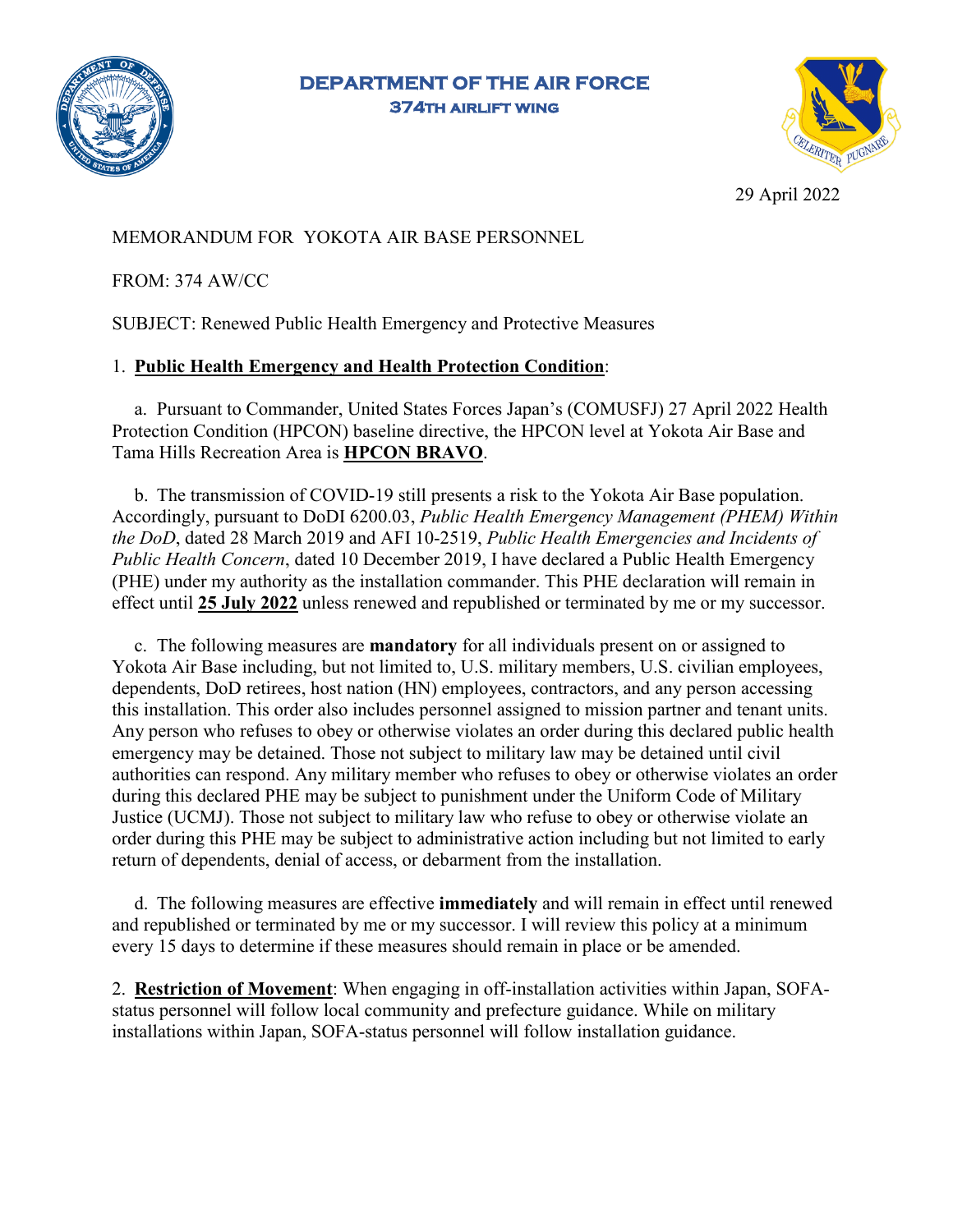3. **Mission-Essential Travel**: Government-funded TDY travel for 374th Airlift Wing fullyvaccinated personnel may be approved by the first O-6 in the traveler's chain of command. All TDY travel requires approval unless the purpose for travel is one of the 12 exemptions listed on the Secretary of Defense memorandum, "Update to Conditions-based Approach to Coronavirus Disease 2019 Personnel Movement and Travel Restrictions" (15 March 2021). Additionally, commanders should give serious consideration to an individual's COVID-19 vaccine booster status prior to authorizing off-installation mission essential travel.

4. **Leave/Pass**: Leave/pass to a personal residence or in the local area may be approved by a first line supervisor. Leave/pass for military or civilian employees outside of Japan may be approved by their squadron commander or equivalent. Approval authorities are required to conduct a travel risk assessment with the member and verify the HPCON status of a leave/pass location before approving requests. In conducting risk assessments, approval authorities will consider the individual's increased risk, if any, of severe illness from COVID-19; the status of COVID-19 community spread at the travel destination; the traveler(s) COVID-19 vaccination status; and the traveler(s) familiarity with self-monitoring and treating COVID-19 symptoms. If approval authorities have questions regarding risk assessments, they should speak with a public health professional.

## 5. **Mask Wear**:

## a. Mask wear **is no longer required indoors or outdoors** while **on the installation EXCEPT**:

(1) When inside a medical or dental facility. Such medical and dental facilities will be designated by 374 MDG/CC, and

(2) On all DoD public transportation assets, as designated by 374 MSG/CC. Individuals riding buses, vans, or cars that remain on USFJ installations or travel between USFJ installations (e.g., DoDEA school buses, on-base bus routes) are not required to wear a mask when the COVID-19 community level is low or medium.

Individuals with COVID-19 symptoms, a positive COVID-19 test, or exposure to a COVID-19 positive individual should wear masks until medically cleared.

b. **While off-installation within Japan, SOFA-status personnel, regardless of vaccination status, are required to wear masks in public**, i.e., outside of a private dwelling. Japanese citizens often wear masks in public settings and our personnel should do so offinstallation to prevent the spread of infection and to promote a responsible image to the host nation civilian population.

6. **Isolation and Quarantine Policies**: In most circumstances, individuals who have tested positive for COVID-19 or who are a close contact of someone who has tested positive for COVID-19, will be able to isolate or quarantine at home after consultation with a COVID-19 medical provider. See the current *Yokota Air Base Restriction of Movement (ROM) Policy* for additional guidance on isolation procedures.